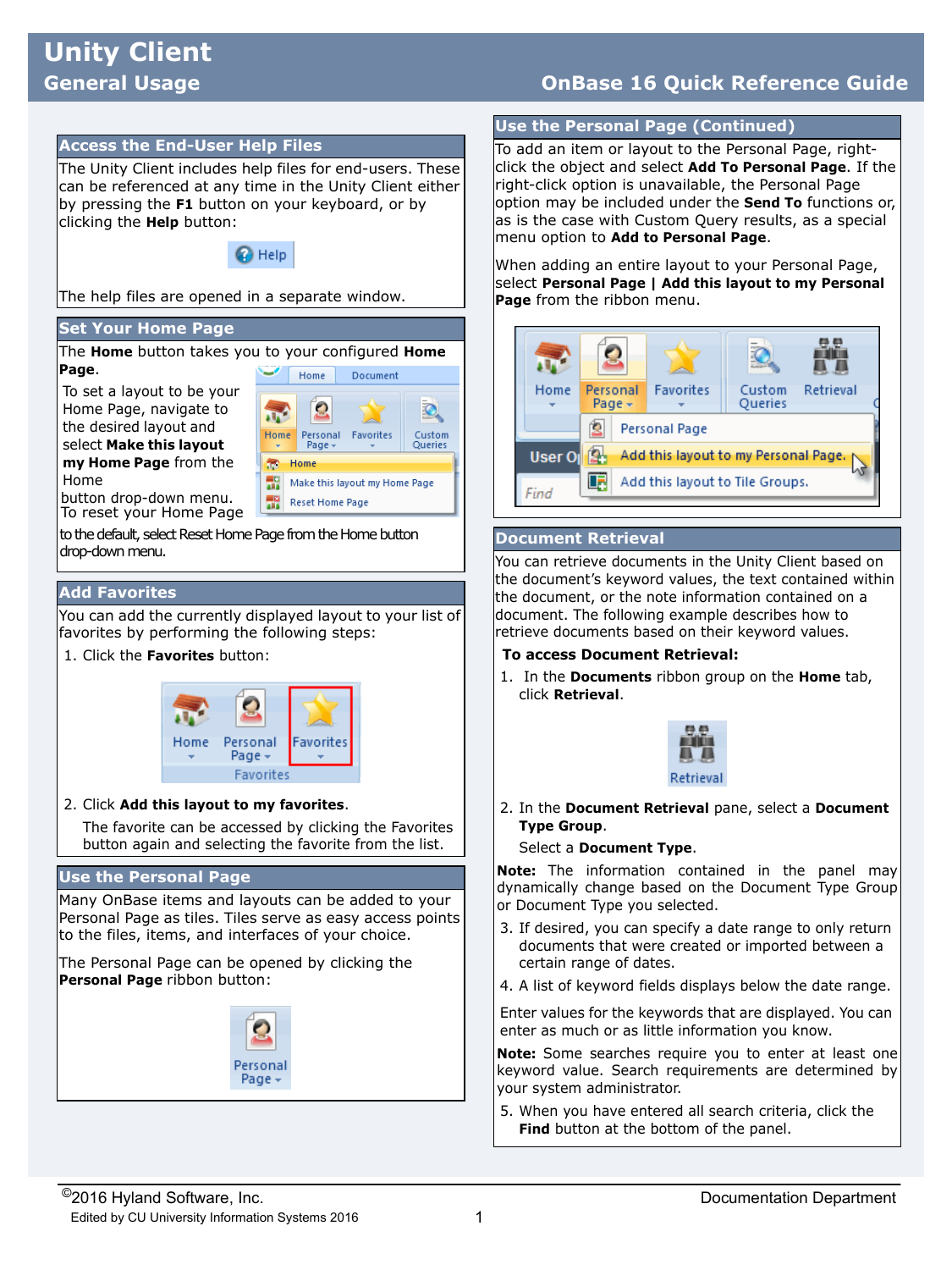## **Unity Client OnBase 16**

## **Document Retrieval (Continued) Document Separation**

The **Search Results** are displayed in a list on the right side of the screen.

## **Search Results: 4 Document(s)**

 $\Box$ 

 $\Box$ 

Name

Aging Report for period ending 04/30/2008

Aging Report for period ending 03/31/2008

Aging Report for period ending 02/29/2008

Aging Report for period ending 01/31/2008

6. Double-click a document from the list to open it.

#### **Upload Documents**

#### **To import documents in the Unity Client:**

1. In the **Create** ribbon group on the **Home** tab, click **Upload**.



The **Upload** layout is displayed.

- 2. Select the document you want to import by doing one of the following actions:
	- Browse to the file location of the document you are importing by clicking the **Browse** button,
	- Scan a document, or import a document image from another supported digital storage device such as a scanner or camera, by clicking the **Acquire** button,
	- If configured, select a document stored or created in Google Drive by clicking the **Drive** button, or \*
	- Drag and drop the file you want to import into the white space next to the **Upload** panel.
- 3. Select a **Document Type Group** for the document. Select a **Document Type** for the document.
- 4. Enter all of the necessary keyword values in each field.
- 5. When you are finished entering the necessary keyword values, click the **Upload** button to import the document into OnBase:



\*Please note that Google Drive is not configured for University of Colorado.

Image and PDF documents can be manipulated in the **Document Separation** layout. Documents and their individual pages can undergo multiple editing processes in this layout such as splitting, joining, rotation, and copying. Documents can be deleted or created within Document Separation. Pages can be dragged to different documents, or to an empty area to create a new document.



To send one or more documents to Document Separation, select **Split** from the **Re-Index** pane, the **Document Separation** button in the **Image** tab of an open document, the **Send To | Document Separation** option from the ribbon or right-click menu, or drag and drop the document(s) into an existing Document Separation window.

To switch between **Document Display Mode** and **Page Display Mode**, toggle the **Group by Documents** button:



Keep important pages separate while reorganizing and editing documents by dragging them to the **Page Holder**. Double-click a page to open it in **Detailed View**, which allows for full-scale viewing, rotation, and flipping.

Click **Join** to join two or more documents through the **Merge Documents**, **Join Pages,** or **Append After Page** options.



Click **Split** to separate a document through the **Split** or **Break into Documents** options.



The thumbnails within Document Separation can be adjusted by accessing the **Thumbnail Settings** from the ribbon menu.

#### **Envelopes**

Envelopes are collections of documents that you can compile and share with other OnBase users. Any document can be put into an envelope, regardless of content or Document Type.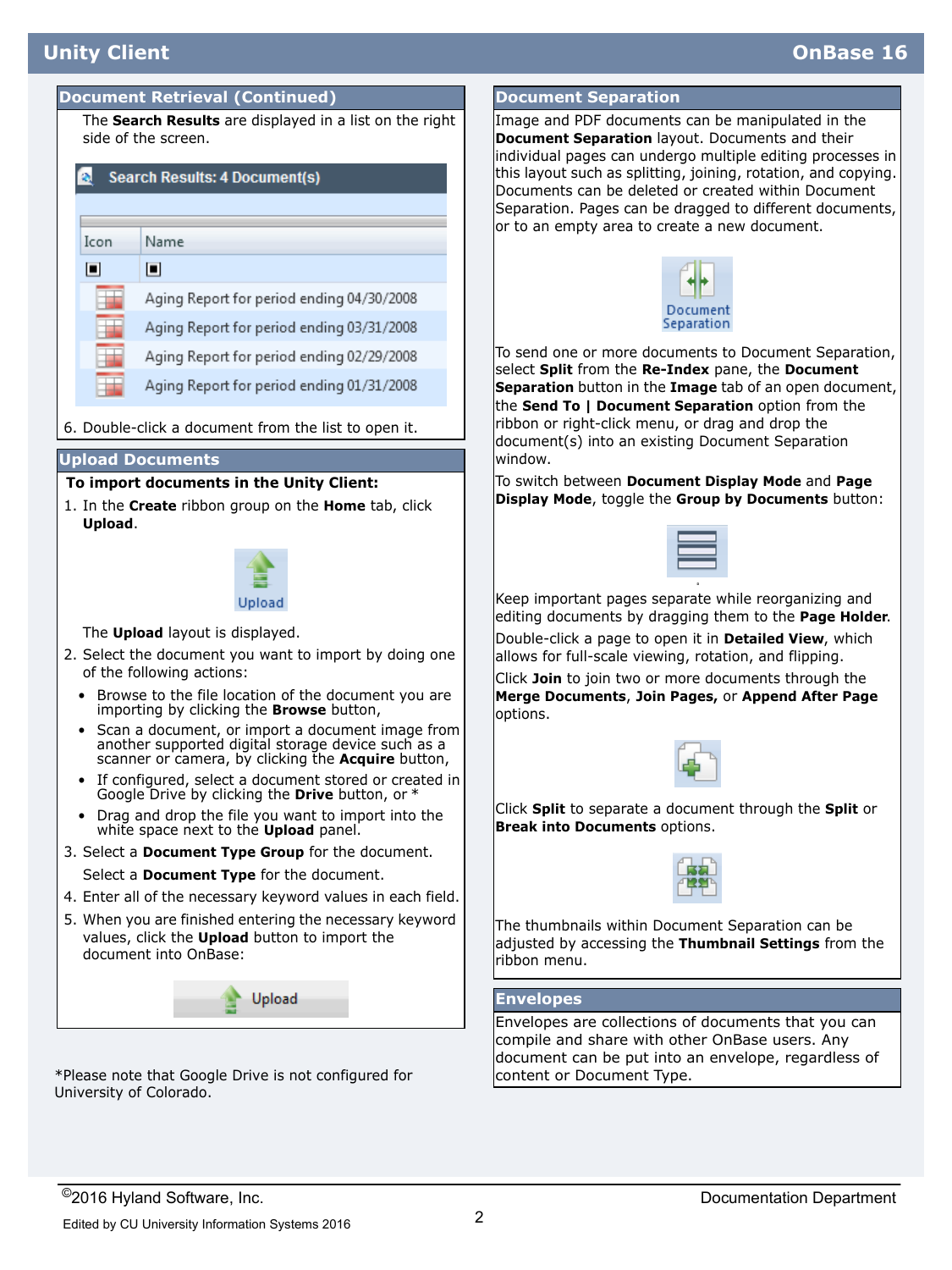# **Unity Client OnBase 16**

#### **Envelopes (Continued)**

Envelopes can be created and viewed by clicking the **Envelopes** ribbon button on the **Home** tab.



Select an envelope to view its contents.

If you would like to share an envelope with other users, select the desired envelope and click **Share Envelope**.



**Selected Users** are the users sharing the envelope with you. Users can have **Full Control** over the envelope, can be permitted to **Add to Envelope** and/or **Remove from Envelope**, or can just be allowed to view the envelope contents. Adjust user permissions as needed.

#### **User Options**

System functionality and appearance can be customized in the **User Options**. The User Options dialog is accessed through the **User Options** button in the **Application Menu**.



**General** Unity Client behavior and display features, **Document** display options, **Document Upload** options, **Printing** options, **Retrieval Date** options, and **Service Mode** options can be set here.

**Note:** The Service Mode tab is only available when the Unity Client is running in Service Mode.

**Note:** Some User Options may be enforced by an administrator designated **User Option Policy**.

#### **To apply User Options:**

- 1. Select the desired options in each tab. Selection controls for options vary (check boxes, text fields in which you can insert a number or date range, etc.).
- 2. After you have selected the appropriate options, click **Save** to save your changes and to close the User Options dialog.

#### **Generate CSV Files**

**Document Search Results** lists can be exported as .csv files. CSV files can contain metadata pertinent to the documents included. Keywords, DocPop URLs, and Document Dates are examples of information fields that can be included in your CSV output.

**Note:** CSV files cannot be generated from Full Text Search result lists.

#### **Generate CSV Files (Continued)**

#### **To generate a CSV file:**

- 1. Right-click within a Document Search Results list and select **Generate CSV File.** The **Generate CSV File** window is displayed.
- 2. Configure your file as desired.The document **Range** and resulting **Columns** within the CSV file can be adjusted here.
- 3. In the **Save to File** field, enter the name and location that will be used to save the CSV file. You can select **Browse** to navigate to the correct location.
- 4. Click **Launch Associated Application** if you would like to view the CSV file after you click **Generate**. The file will be opened by your default CSV application.
- 5. Click **Generate**. The CSV file has been created at the specified location.

Or click **Cancel** to cancel the process and return to the search results list.

#### **Send Mail**

Internal mail messages can be sent to other OnBase users. Documents and folders can be sent within the Unity Client to other users. If you need to send documents to non-OnBase users, external mail messages can contain documents as attachments, or can include documents, folders, Custom Query Results, E-Forms, and Unity Form Creation pages as **Unity Pop Links** or **Unity Pop Files**. Recipients of Unity Pop Links and Files must be OnBase users.

#### **Send To | Internal User**

Selecting this option will allow you to send the selected or open document or folder to another OnBase user. A new mail message dialog is displayed and recipients, attachments, and message body text can be edited as needed.



Received internal mail messages can be checked by clicking the **Mailbox** button in the ribbon menu.

#### **Send to | Mail Recipient**

Selecting one of the two Mail Recipient options will allow you to send the selected or open item to a user outside of OnBase.

**Note:** A functional, supported email client is required to send OnBase items externally.

Selecting **Send to | Mail Recipient (as Attachment)** will attach the document(s) to a new message dialog in your configured external email client.

Selecting **Send to | Mail Recipient (as Link**) opens a blank email message containing a link to the item(s) or XML file that references the content in OnBase, depending on your configuration.